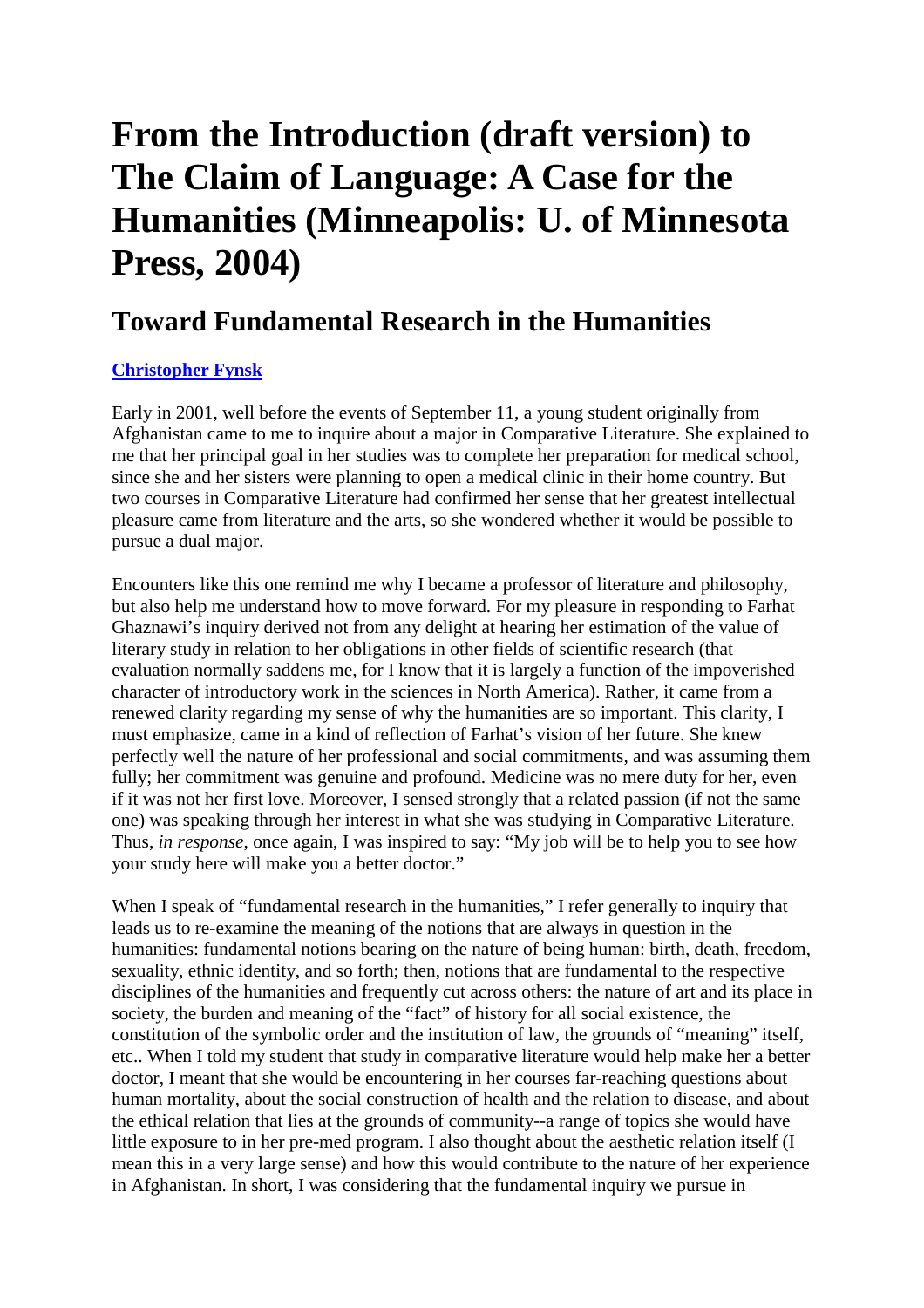Comparative Literature was vital to whatever professional future lay before her and that "vital" meant something very different from "applicable" inasmuch as such inquiry was already *presupposed* in the very foundations of medical knowledge and practice and necessary for any discovery of the meaning of that practice.. An answer like the one I gave her could have been given to a student devoted to legal study or to work in human rights, indeed to any student pursuing a true vocation. For each vocation draws in some way upon the fundamental notions to which I have referred, whether it reflects upon them or not.

Fundamental research in the humanities, as I understand it, intersects with all fields of inquiry and practice, not in the traditional manner of philosophy (may the queen rest in peace!), but in a more immanent fashion. And it does so as research that is specifically *of* the humanities; as research that proceeds from the media to which the institutions of the humanities attend, and in modes of inquiry that differ from those of the positive sciences. In this essay, I will refer to those media generally as "language," normally intending thereby not only language in the limited sense defined by linguistics, but also the visual image, the bodily gesture (as in dance), or the media of new technologies. But whatever the form of the media, I will assume (or this will be my argument) that work that is *of* the humanities proceeds *from* the media and *at the limits* of the media that belong to the domains that hold its concern. It is from this "ground," and in the specific modality that it helps define, that the humanities truly open to the kinds of topics I have enumerated. It follows, as I will try to show, that these topics (being human, the constitution of symbolic meaning, etc.) are therefore something more than "themes" for discussion.

My principle effort in the essay that bears the title of this volume is to defend the claim that it is possible to speak of research that is specifically *of* the humanities in the way I have just suggested. In this respect, I will be taking up the *conditions* of fundamental research in the humanities and seeking to offer a set of possible paths. I will not be claiming that the humanities can only be thought along the lines I will trace, nor that all valid work must return to its foundations and produce a thought on language.<sup>12</sup> I will merely try to show that it is possible to describe specific forms of research as properly "humanistic" (a term I will rarely use, for reasons I will discuss below), and point to the important questions that open from the basis of this understanding of the term. I have no reason to exclude other work normally associated with this designation from bearing its name. Indeed, a looser understanding of the term seems not only appropriate but entirely necessary (here I am a pragmatist). But I believe that it is crucial at this time to argue that *there are* humanities, and to demonstrate that these forms of research deserve sustained support. In recent years, it has become increasingly difficult to make this claim in anything but a dogmatic or vague manner, and I would argue that this difficulty is adversely affecting the state of the humanities in the contemporary academy and beyond. There is an immense amount of creative work and reflection occurring outside the academy and the system of education. Art and literature are in no danger of expiration. But in that space where reflection on the humanities must compete for limited resources with other forms of research, a possible justification of the name of the humanities is crucial. And there can be little doubt that the fortunes of the humanities in higher education are also reflected at lower levels of the public and private systems.

So my intention is not polemical, for the most part, or exclusionary. But I do want to offer at this point one distinction. Fundamental research, as I understand it, is not "theory," if by the latter we understand an application of some conceptual apparatus to putative objects such as the literary text, the visual image, the historical archive, or "culture" in general. In the form of research I am trying to describe, no such object can be simply assumed, and no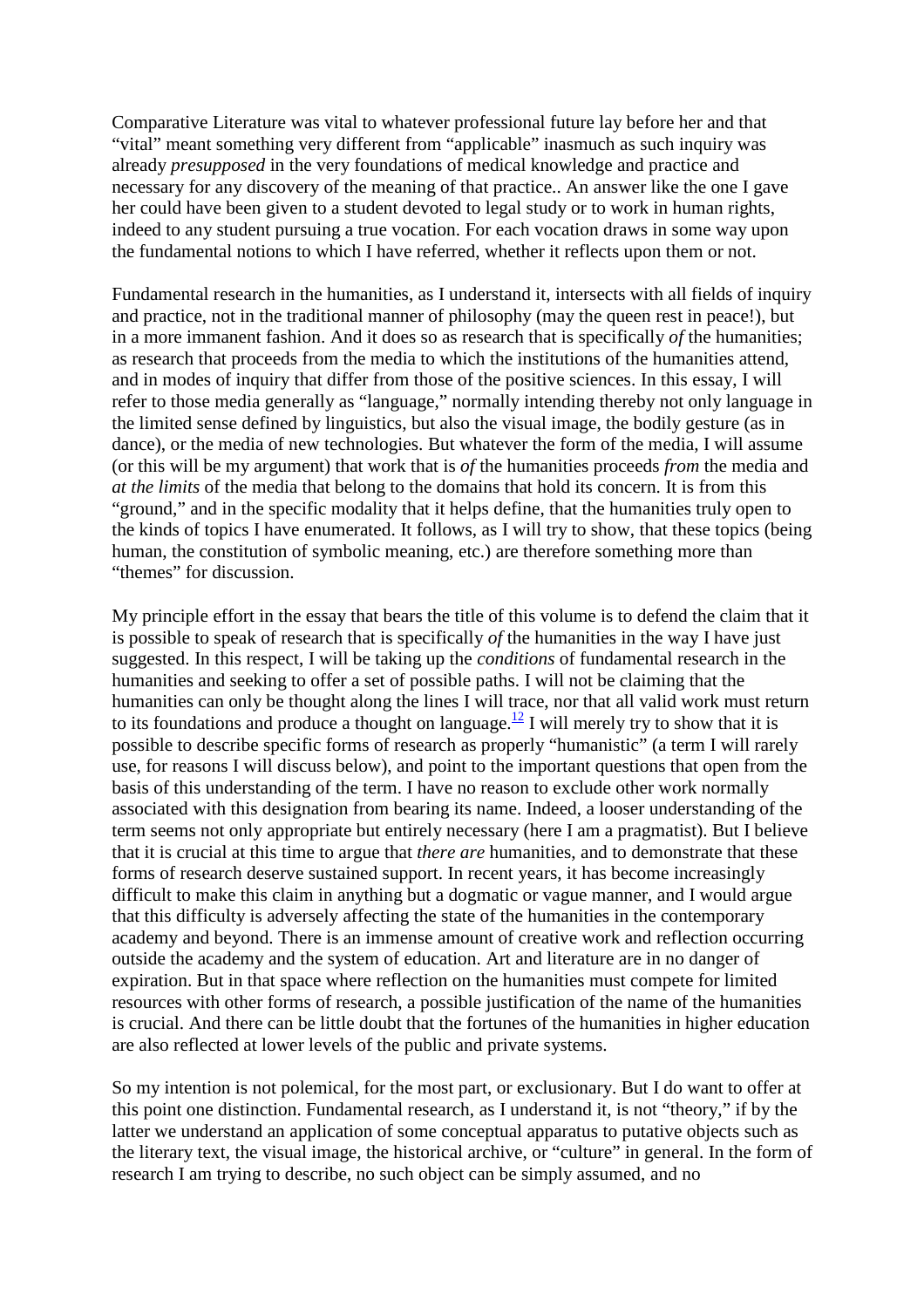"metaposition" is available from which to so treat an object. A very different kind of relation, a more engaged and immanent . I try to sketch this relation throughout this book. Here let me assert simply that fundamental research must question the structure of representation itself. This is an old story, but a failure to pursue this subject rigorously has helped permit a gradual drift in the humanities toward discursive practices that deny in their very form an access to the questions that should distinguish the humanities. This drift is most troublesome in projects that claim (often superficially) theoretical inspiration, as in some forms of cultural studies. Often political or critical in intent, and governed by an instrumental understanding of theory, they end to foreclose the very possibility of thinking the political. The later task cannot be pursued, in my view, without a consequent and ongoing questioning of the structure of representation.

Fundamental research must also depart from the related tendency in much theory to devolve into a formalism of schools (theoretical camps that are concerned essentially with reproducing their own language, however much they claim to be addressing a "real"). I am under the impression that this tendency has been in the wane, as have the complaints concerning the jargon of contemporary theory. Those complaints have often been illintended, but they also speak to an obvious dissociation between theoretical language and the existential grounds of the questions it pretends to address. And in such complaints one can sometimes hear the quite legitimate suspicion that in theory there is no "object" at all in the sense of a compelling matter of concern or inquiry--what the Greeks expressed with their sense of "the *pragma.*" There is no escaping formalism, to be sure; it haunts every appeal to the concept. But a great deal of the most important philosophical and theoretical work of the last century attempted to think and write its way through these challenges, developing forms of discursive usage that were in no way reducible to the form of the concept. These efforts are crucial to what I want to name "fundamental research in the humanities," and I will return to them later. Here, I will observe simply that fundamental research differs from much theory in that it is always seeking the limits of its language in responding to that to which it seeks to answer: those dimensions of experience and symbolic expression that summon it (as a kind of exigency for thought), and to which no theory will ever be quite adequate. Such research is impelled by its own *neediness* and its sense of being answerable, whereas theory proceeds with ever expanding appropriations; fundamental research proceeds from *encounter* (always from a sense that something has happened to which it must answer) and it seeks encounter. In theory, there are no encounters. $\frac{3}{2}$ 

I overstate, to be sure. There have been all kinds of events in the multifold, rapidly transforming domain of theory. But a discursive shift has occurred over the last two decades (driven in part by socio-historical and market forces I address in the opening section of my title essay) that makes the place of the humanities in theory--and theory in the humanities *less of a question*. Of course, a good number of theorists would simply dismiss this concern. Their proper discursive domain is the trans-disciplinary domain of "theory" itself; "theory" cuts across the humanities, but is not properly contained by this area of study, and certainly not by the tenets of humanism. The point is worth considering carefully. But what has happened when theory cannot recognize the specific concerns of the humanities? Shouldn't these concerns *claim* theory in certain ways? Can these concerns be reduced to nothing more than disciplinary constructions for a sociology of disciplinary knowledge? I do not want to minimize the difficulty of the questions here. Ultimately, my project requires a general account of the orders of discourse. But I think it is important to start from a firm hold on the claim that for the tasks of thought today, *there are* humanities. My aim in the principal essay of this volume will be to justify that claim.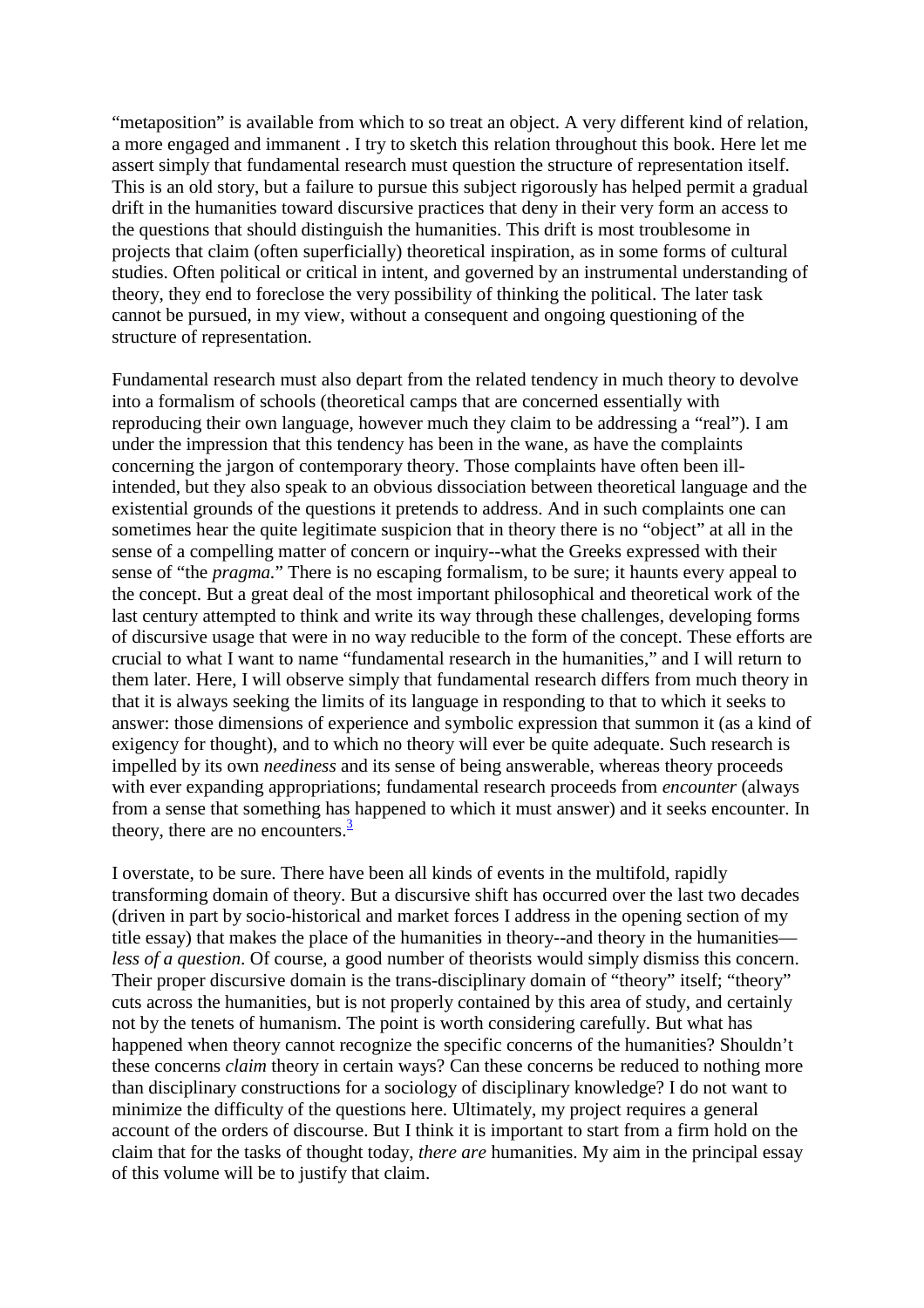In the wake of this strong statement, let me anticipate two possible objections to my undertaking. Some readers may feel that a return to philosophy of language and issues of an ontological or existential cast marks a kind of regression in view of the profound transformations in the field of literary and cultural study of the past two decades: the opening to globalization and a host of attendant socio-political issues, the opening to new media, etc.. My response to this concern is that I am seeking the means to address precisely these transformations in a way that honors what the humanities have to offer. The challenges such transformations represent are indeed part of what *calls* for the humanities, and it is the task of a fundamental research to help find forms of response. I recall here Paul Celan's words near the end of his famous Bremen Address, devoted in large measure to his effort to write in and after the murderous events of the Second World Wart. He suggests there that his thinking may accompany the efforts of younger poets: "Efforts of those who, with man-made stars flying overhead, unsheltered even by the traditional tent of the sky, exposed in an unsuspected, terrifying way, carry their existence into language, racked by reality and in search of it."<sup>4</sup> Fundamental research, today, begins from this sense of exposure, this groundlessness. It is a world-historical condition that has only grown more severe in the forty-six years since Celan made his statement, for the ascendancy of a technical determination of being on a global scale has grown more apparent every day. With these words, I do not mean to give a solely negative cast to the challenges facing the humanities. And I refer not to technologies per se—the new media, for example, represent an exciting challenge to thought and to the imagination—but rather to the expanding sway of technicity and the forms of technical reason that devolve from it. But I stress this issue of technicity because it suffuses every sociopolitical issue that might become a concern for the humanities. I need hardly enumerate the social and ecological afflictions that ravage the contemporary world by reason of the intimate bond between technicity and capital. Nor need I dwell, I believe, on the despair that grips many of those who seek an effective response. I would only add that this despair is fueled in important measure by a sense of the abstract character of social agency, and I would include this abstraction on the list of afflictions. It invades all dimensions of life in our societies of discipline and spectacle—all social relations and all affective experience. One way of understanding Celan's phrase ("to seek reality"), therefore, is to find ways to respond *concretely* to these forms of affliction. It is not simply to produce a "better" theory (that "enlightened" assumption has shown its limits); it is to find new ways to think agency and to give theoretical responses a genuine force. There can be no single, true way. Surely we have learned at least that lesson. But I will argue that the humanities are critical to any search for real paths, that we must learn from those who "carry their existence into language." "Racked by reality and in search of it"--that is where fundamental research in the humanities begins, whether it returns to our fraught histories, or seeks paths in an unfolding present that escapes the hold of any theoretical model.

Other readers may find my argument simply a little too philosophical for their taste. One reader with whom I shared an early draft told me he thought I was wielding an awfully large hammer for such a small nail. I suppose that I disagree as regards the size of the "nail." The failure in most contemporary theory to achieve the level of reflection I am proposing for the humanities has virtually prohibited significant access to the questions I see as crucial to any effort to rethink their nature and role, starting with the question of the human. I am not demanding that reflection in the humanities move to a new level of complexity or difficulty; I am suggesting only that it cannot ignore the ontological dimension of language and the existential questions that open there. I cannot see why humanists should find a meditation on the "essence" of language an irritating complication. And it is crucial to establish today that a